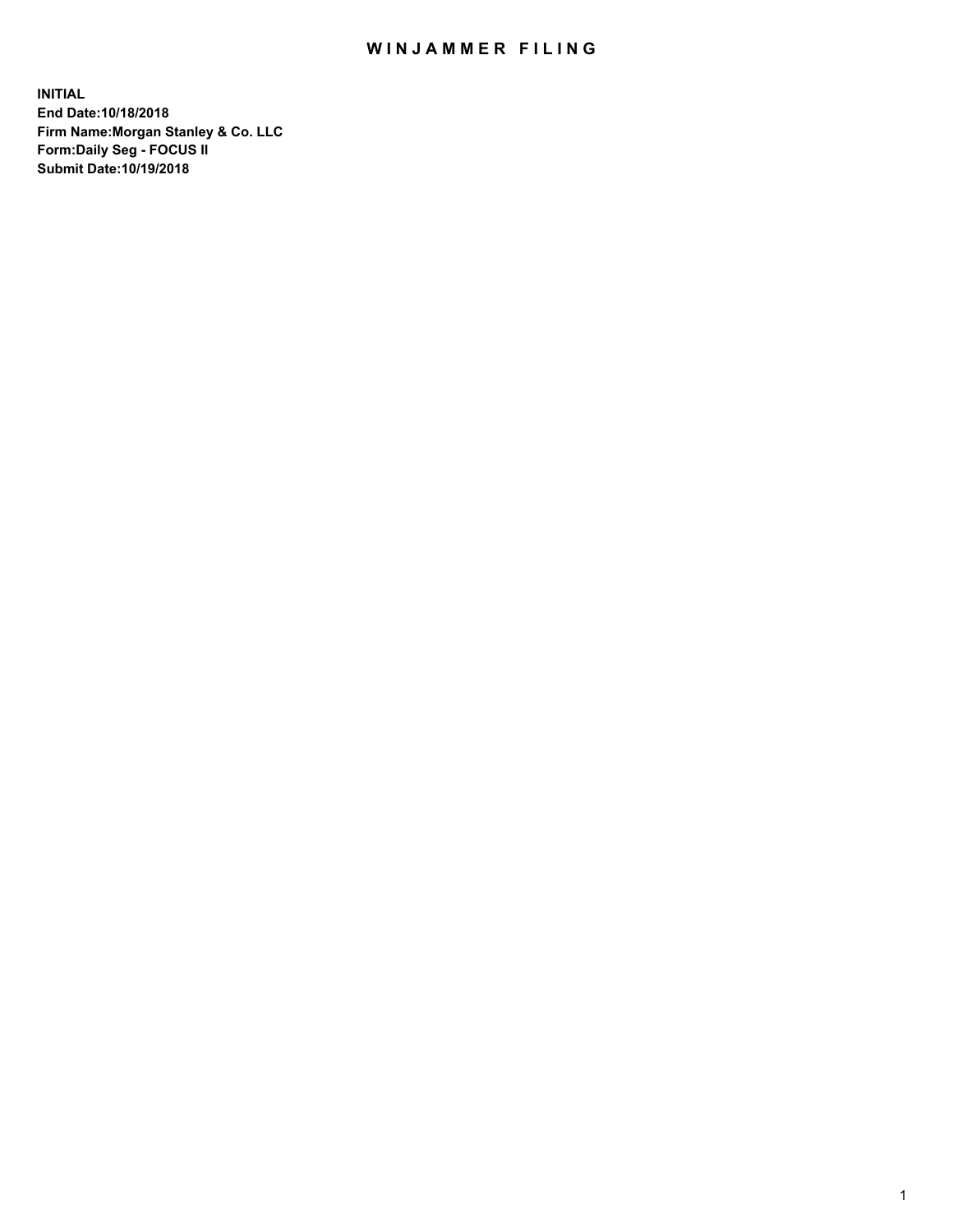**INITIAL End Date:10/18/2018 Firm Name:Morgan Stanley & Co. LLC Form:Daily Seg - FOCUS II Submit Date:10/19/2018 Daily Segregation - Cover Page**

| Name of Company                                                                                                        | Morgan Stanley & Co. LLC     |
|------------------------------------------------------------------------------------------------------------------------|------------------------------|
| <b>Contact Name</b>                                                                                                    | <b>Ikram Shah</b>            |
| <b>Contact Phone Number</b>                                                                                            | 212-276-0963                 |
| <b>Contact Email Address</b>                                                                                           | Ikram.shah@morganstanley.com |
| FCM's Customer Segregated Funds Residual Interest Target (choose one):                                                 |                              |
| a. Minimum dollar amount: ; or                                                                                         | 280,000,000                  |
| b. Minimum percentage of customer segregated funds required:% ; or                                                     | <u>0</u>                     |
| c. Dollar amount range between: and; or<br>d. Percentage range of customer segregated funds required between: % and %. | <u>0 0</u><br>0 Q            |
| FCM's Customer Secured Amount Funds Residual Interest Target (choose one):                                             |                              |
| a. Minimum dollar amount: ; or                                                                                         | 140,000,000                  |
| b. Minimum percentage of customer secured funds required:%; or                                                         | <u>0</u>                     |
| c. Dollar amount range between: and; or                                                                                | 0 <sub>0</sub>               |
| d. Percentage range of customer secured funds required between:% and%.                                                 | 0 <sub>0</sub>               |
| FCM's Cleared Swaps Customer Collateral Residual Interest Target (choose one):                                         |                              |
| a. Minimum dollar amount: ; or                                                                                         | 92,000,000                   |
| b. Minimum percentage of cleared swaps customer collateral required:% ; or                                             | <u>0</u>                     |
| c. Dollar amount range between: and; or                                                                                | 0 Q                          |
| d. Percentage range of cleared swaps customer collateral required between:% and%.                                      | 00                           |

Attach supporting documents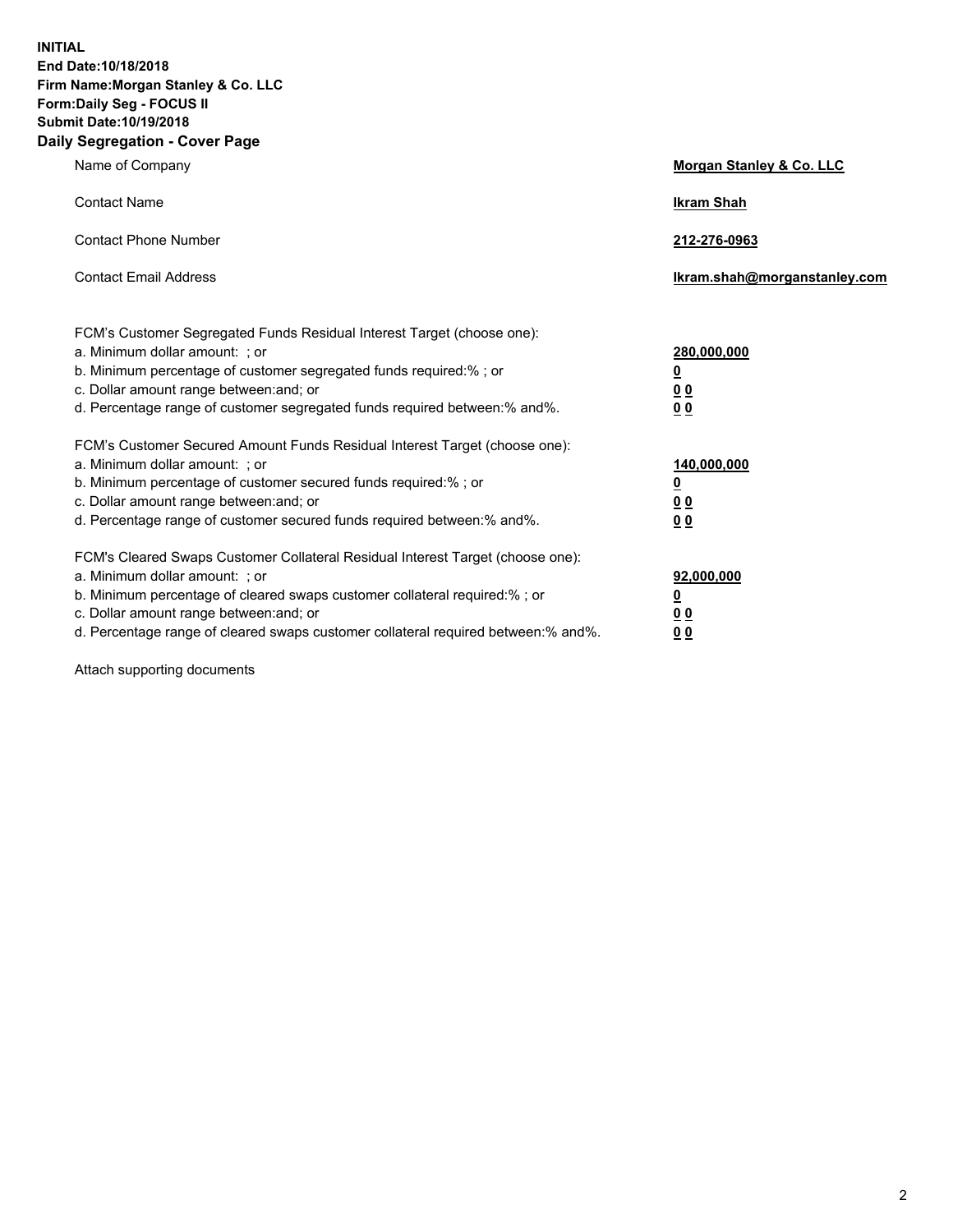## **INITIAL End Date:10/18/2018 Firm Name:Morgan Stanley & Co. LLC Form:Daily Seg - FOCUS II Submit Date:10/19/2018**

## **Daily Segregation - Secured Amounts**

Foreign Futures and Foreign Options Secured Amounts Amount required to be set aside pursuant to law, rule or regulation of a foreign government or a rule of a self-regulatory organization authorized thereunder 1. Net ledger balance - Foreign Futures and Foreign Option Trading - All Customers A. Cash **2,957,623,089** [7315] B. Securities (at market) **2,208,286,208** [7317] 2. Net unrealized profit (loss) in open futures contracts traded on a foreign board of trade **-102,015,833** [7325] 3. Exchange traded options a. Market value of open option contracts purchased on a foreign board of trade **16,417,276** [7335] b. Market value of open contracts granted (sold) on a foreign board of trade **-22,040,433** [7337] 4. Net equity (deficit) (add lines 1. 2. and 3.) **5,058,270,307** [7345] 5. Account liquidating to a deficit and account with a debit balances - gross amount **165,486,597** [7351]

- Less: amount offset by customer owned securities **-163,953,176** [7352] **1,533,421**
- 6. Amount required to be set aside as the secured amount Net Liquidating Equity Method (add lines 4 and 5)
- 7. Greater of amount required to be set aside pursuant to foreign jurisdiction (above) or line 6.

## FUNDS DEPOSITED IN SEPARATE REGULATION 30.7 ACCOUNTS

- 1. Cash in banks
	- A. Banks located in the United States **579,214,223** [7500]
	- B. Other banks qualified under Regulation 30.7 **653,727,378** [7520] **1,232,941,601**
- 2. Securities
	- A. In safekeeping with banks located in the United States **128,424,952** [7540]
	- B. In safekeeping with other banks qualified under Regulation 30.7 **0** [7560] **128,424,952** [7570]
- 3. Equities with registered futures commission merchants
	-
	- B. Securities **0** [7590]
	- C. Unrealized gain (loss) on open futures contracts **-531,163** [7600]
	- D. Value of long option contracts **0** [7610]
- E. Value of short option contracts **0** [7615] **7,630,533** [7620]
- 4. Amounts held by clearing organizations of foreign boards of trade
	- A. Cash **0** [7640]
	- B. Securities **0** [7650]
	- C. Amount due to (from) clearing organization daily variation **0** [7660]
	- D. Value of long option contracts **0** [7670]
	- E. Value of short option contracts **0** [7675] **0** [7680]
- 5. Amounts held by members of foreign boards of trade
	-
	-
	- C. Unrealized gain (loss) on open futures contracts **-101,484,670** [7720]
	- D. Value of long option contracts **16,417,276** [7730]
	- E. Value of short option contracts **-22,040,433** [7735] **3,880,761,121**
- 6. Amounts with other depositories designated by a foreign board of trade **0** [7760]
- 7. Segregated funds on hand **0** [7765]
- 8. Total funds in separate section 30.7 accounts **5,249,758,207** [7770]
- 9. Excess (deficiency) Set Aside for Secured Amount (subtract line 7 Secured Statement Page 1 from Line 8)
- 10. Management Target Amount for Excess funds in separate section 30.7 accounts **140,000,000** [7780]
- 11. Excess (deficiency) funds in separate 30.7 accounts over (under) Management Target **49,954,479** [7785]

**0** [7305]

[7354] **5,059,803,728** [7355]

**5,059,803,728** [7360]

[7530]

A. Cash **8,161,696** [7580]

 A. Cash **1,908,007,692** [7700] B. Securities **2,079,861,256** [7710] [7740] **189,954,479** [7380]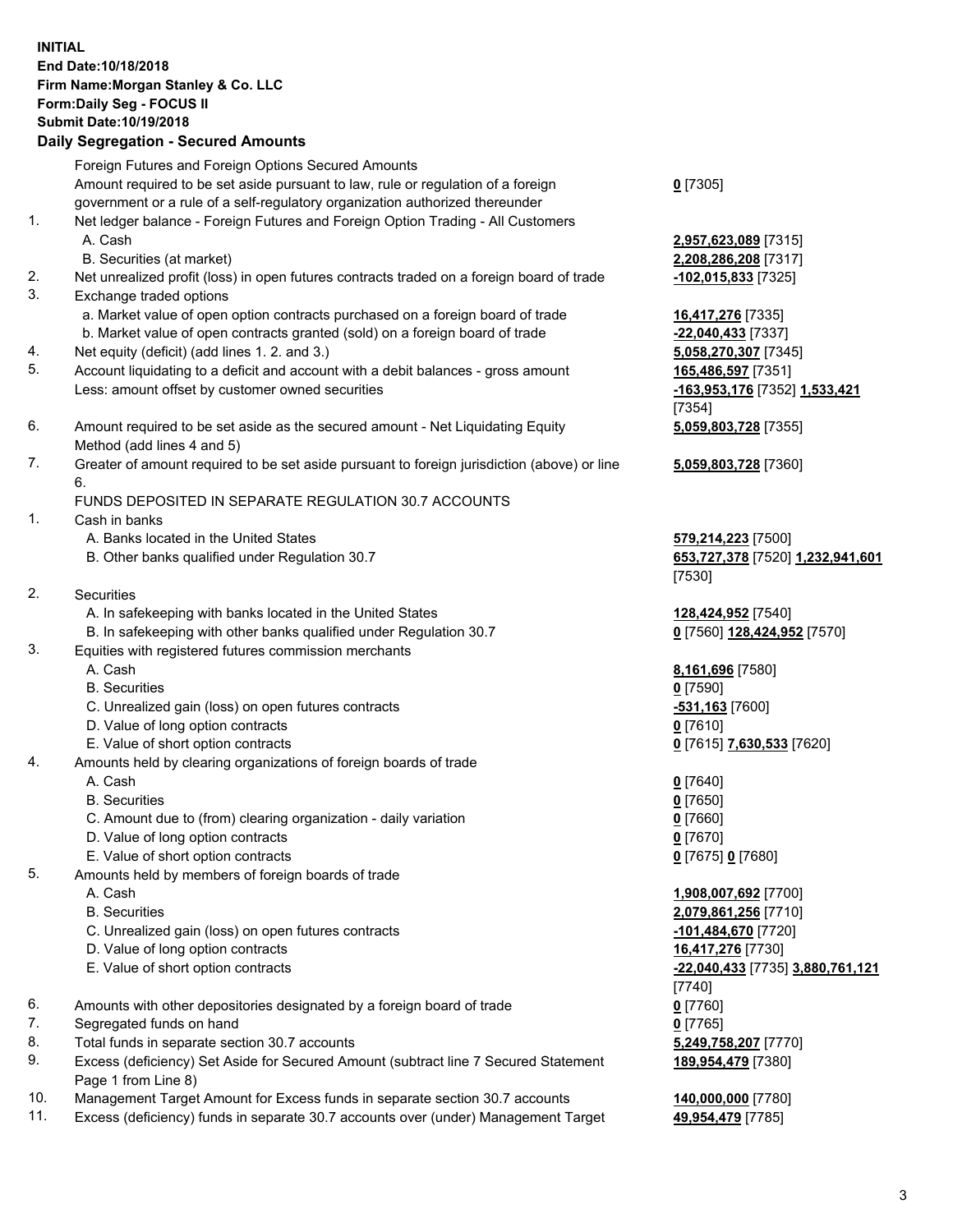**INITIAL End Date:10/18/2018 Firm Name:Morgan Stanley & Co. LLC Form:Daily Seg - FOCUS II Submit Date:10/19/2018 Daily Segregation - Segregation Statement** SEGREGATION REQUIREMENTS(Section 4d(2) of the CEAct) 1. Net ledger balance A. Cash **13,220,157,588** [7010] B. Securities (at market) **6,708,988,257** [7020] 2. Net unrealized profit (loss) in open futures contracts traded on a contract market **-3,637,650,627** [7030] 3. Exchange traded options A. Add market value of open option contracts purchased on a contract market **402,999,321** [7032] B. Deduct market value of open option contracts granted (sold) on a contract market **-524,582,927** [7033] 4. Net equity (deficit) (add lines 1, 2 and 3) **16,169,911,612** [7040] 5. Accounts liquidating to a deficit and accounts with debit balances - gross amount **1,035,024,699** [7045] Less: amount offset by customer securities **-1,034,856,991** [7047] **167,708** [7050] 6. Amount required to be segregated (add lines 4 and 5) **16,170,079,320** [7060] FUNDS IN SEGREGATED ACCOUNTS 7. Deposited in segregated funds bank accounts A. Cash **4,162,731,642** [7070] B. Securities representing investments of customers' funds (at market) **0** [7080] C. Securities held for particular customers or option customers in lieu of cash (at market) **649,799,787** [7090] 8. Margins on deposit with derivatives clearing organizations of contract markets A. Cash **5,844,018,049** [7100] B. Securities representing investments of customers' funds (at market) **0** [7110] C. Securities held for particular customers or option customers in lieu of cash (at market) **6,059,188,470** [7120] 9. Net settlement from (to) derivatives clearing organizations of contract markets **-99,378,638** [7130] 10. Exchange traded options A. Value of open long option contracts **402,999,321** [7132] B. Value of open short option contracts **and the set of our of the set of our of the set of our of the set of the set of the set of the set of the set of the set of the set of the set of the set of the set of the set of th** 11. Net equities with other FCMs A. Net liquidating equity **7,888,745** [7140] B. Securities representing investments of customers' funds (at market) **0** [7160] C. Securities held for particular customers or option customers in lieu of cash (at market) **0** [7170] 12. Segregated funds on hand **0** [7150] 13. Total amount in segregation (add lines 7 through 12) **16,502,664,449** [7180] 14. Excess (deficiency) funds in segregation (subtract line 6 from line 13) **332,585,129** [7190]

- 15. Management Target Amount for Excess funds in segregation **280,000,000** [7194]
- 16. Excess (deficiency) funds in segregation over (under) Management Target Amount Excess

**52,585,129** [7198]